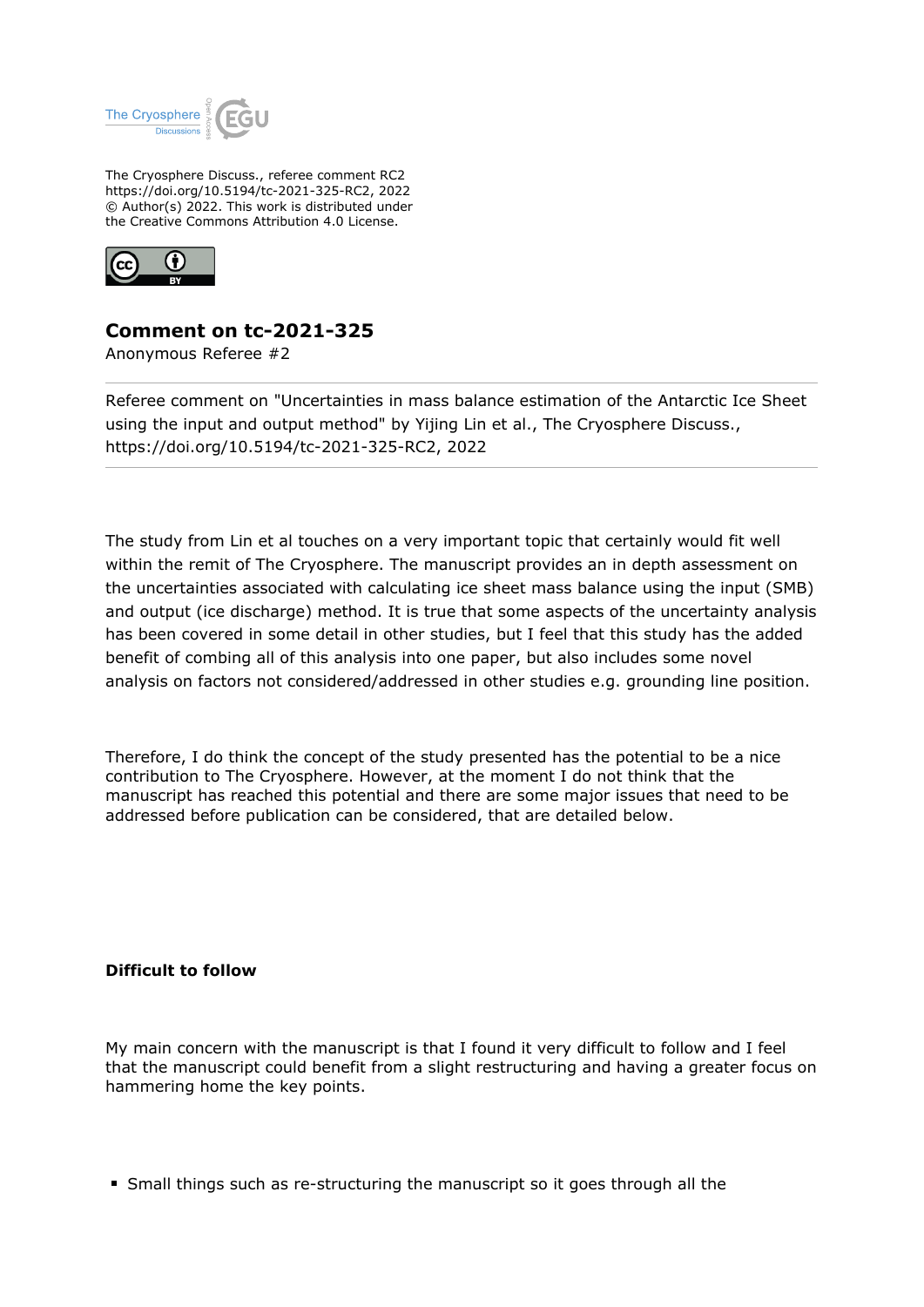uncertainties associated with ice discharge first (e.g. scaling, velocity, ice thickness and grounding line) and then the SMB stuff could make the manuscript easier to follow. At the moment the manuscript is ordered: ice discharge scaling -> SMB -> and then back to other ice discharge stuff, sometimes individual paragraphs contain information on both ice discharge and SMB methods, that makes it difficult to follow.

- For example in the methods section you could have new subsections 2.3 Ice Discharge – where you would go through systemically, paragraph by paragraph, what the manuscript focusses regarding ice discharge (e.g. scaling, velocity, ice thickness and grounding line). You could also do the same for a new subsection (2.4) on SMB. You could then structure the results section in a similar manor.
- The results section should stick to results and not wonder off into speculative discussions
- I think the discussion needs to be more streamlined and more to the point. At the moment it is lengthy and contains a lot of numbers and other bits of text that really don't add anything. I do not think it hammers home the key points. Which brings me to the question what are the key points? Is scaling suitable? What is the dominant source of uncertainty, SMB? Is it imperative that even small grounding line changes are accounted for? Please let the reader know in a concise manor.

## **Unclear on some aspects of the methodologies/ important omissions**

*Discharge scaling factor*

You compare discharge using the full pixel values and using a scaling method. I think this is potentially a valuable contribution and I agree there is an unknown impact of using this scaling, particularly going back in time where velocity data is more sparse. But I am not entirely sure how you have done this:

Presumably in the innterannual mosaics used for this experiment there are plenty of data gaps, with some regions presumably having no data at some time periods. How do you account for this? How do you get a seemingly ice sheet wide estimate of ice discharge using the pixel value when some of the mosaics will have very large data gaps. More precisely what is a pixel scale estimate, is this simply taking the velocity value directly at the grounding line. A better explanation is needed here.

Why did you choose only 100 m, what is the reason for this? For me 100 m yr is still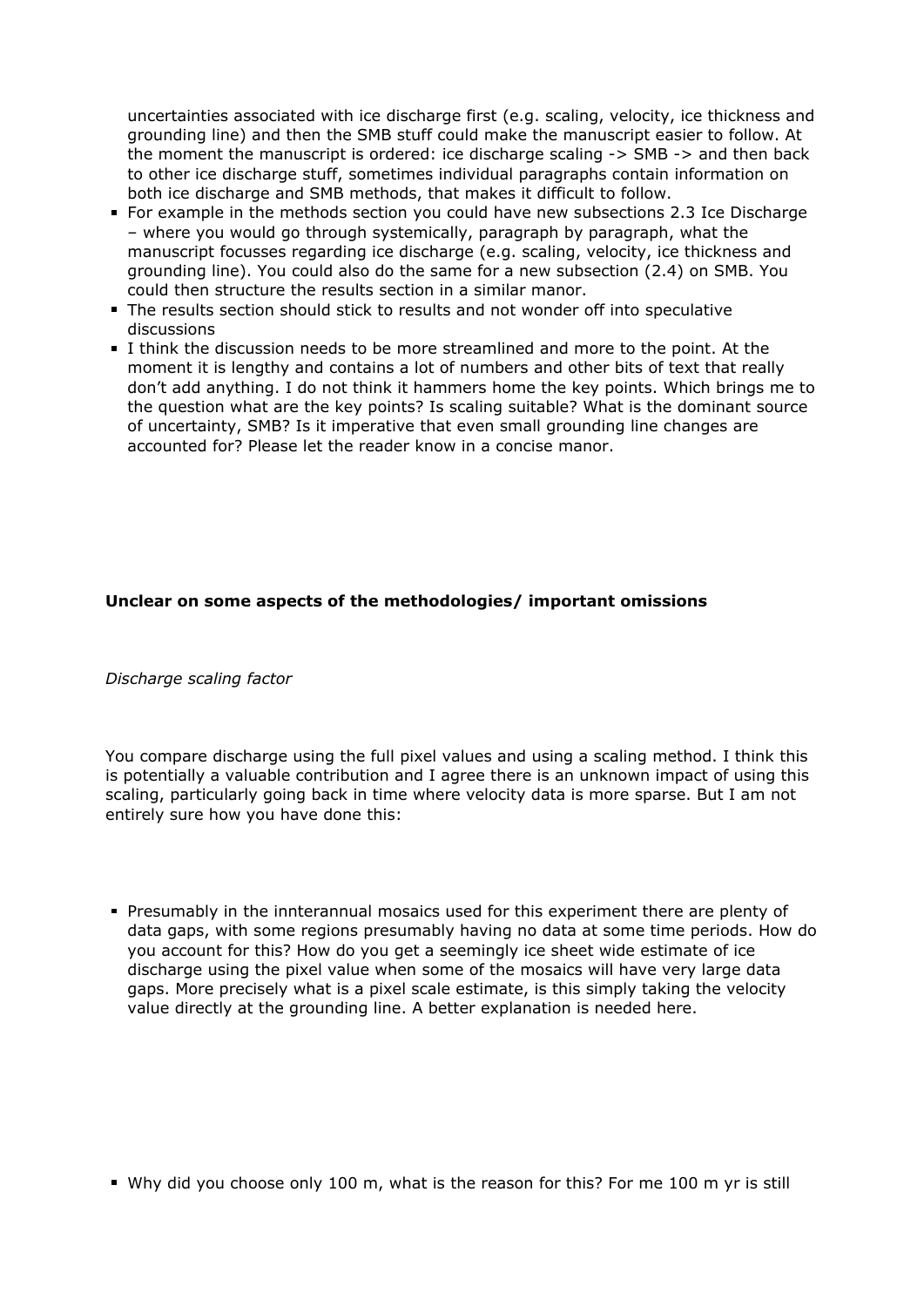relatively slow flowing ice.

How do you treat the Antarctic Peninsula which has some difficult topography (e.g. narrow fjords) and how does this compare to other studies e.g. (Gardner et al., 2018).?

*SMB*

What about other SMB models apart from RACMO? I think some analysis of this has already been done, so it is not necessary to repeat. But I am certainly surprised not to see any mention of the below paper at all in the manuscript, it seems highly relevant.

Mottram, R., Hansen, N., Kittel, C., van Wessem, J. M., Agosta, C., Amory, C., Boberg, F., van de Berg, W. J., Fettweis, X., Gossart, A., van Lipzig, N. P. M., van Meijgaard, E., Orr, A., Phillips, T., Webster, S., Simonsen, S. B., and Souverijns, N.: What is the surface mass balance of Antarctica? An intercomparison of regional climate model estimates, The Cryosphere, 15, 3751–3784, https://doi.org/10.5194/tc-15-3751-2021, 2021.

*Ice thickness*

I agree with reviewer 1 that it is odd not include some analysis on the uncertainty product associated with BedMachine.

**Line comments**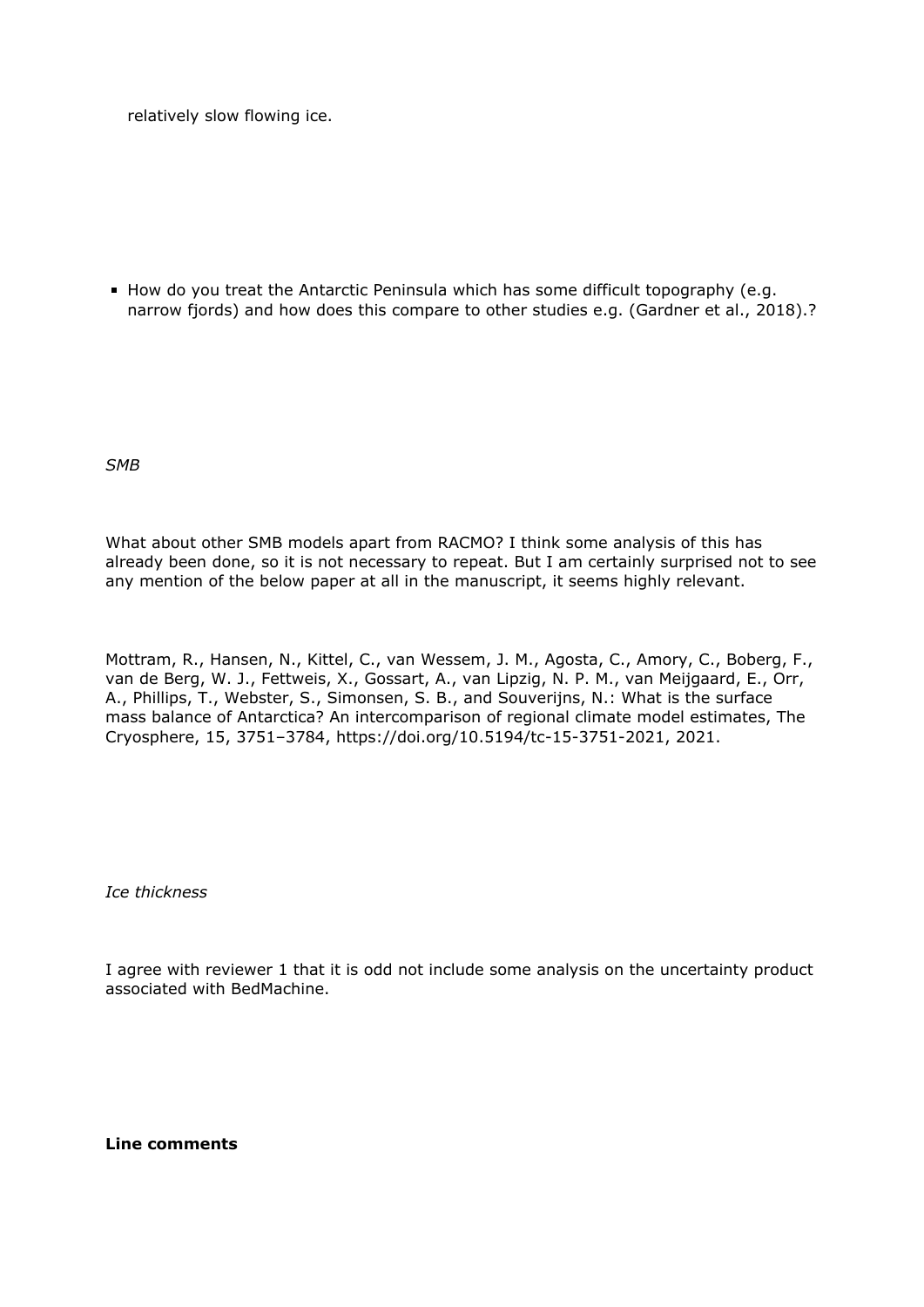Line 63-69: It is not clear to me what the 'maximum difference' is here? The difference to what exactly?

Line 67-69: Over what time periods are these comparisons made? Are you directly comparing the average mass balance from the entire rignot record (1979-2017) to the much shorter record of Shen or Gardner (2008-2015), I can not tell? For example, for Pine Island because it is changing so rapidly different estimates of mass balance would be expected over different timescales. So this is not really a fair comparison.

Line 83: I am not sure what you mean by an uncertainty analysis framework.

Line 125: More detail on the scaling factor is needed (See main comments)

Line 133: New paragraph as you move onto SMB

Line 167: What is the source for the original flux gate

Line 176-177: Probably a point for the discussion. Also, this is a large number, why is this? I presume it is something to do with the ice thickness used to calculate D – Rignot uses SMB as a base ice flux from the 1970s where there is no suitable ice thickness data?

Line 188 – discharge, not 'mass balance'

Line 195: This sentence seems out of place

Figure 3: Specify in caption on figure that the multi-year average is 12 years

Line 255: 'cannot be ignored' – or confirms internal variation in ice discharge driven by climatological factors